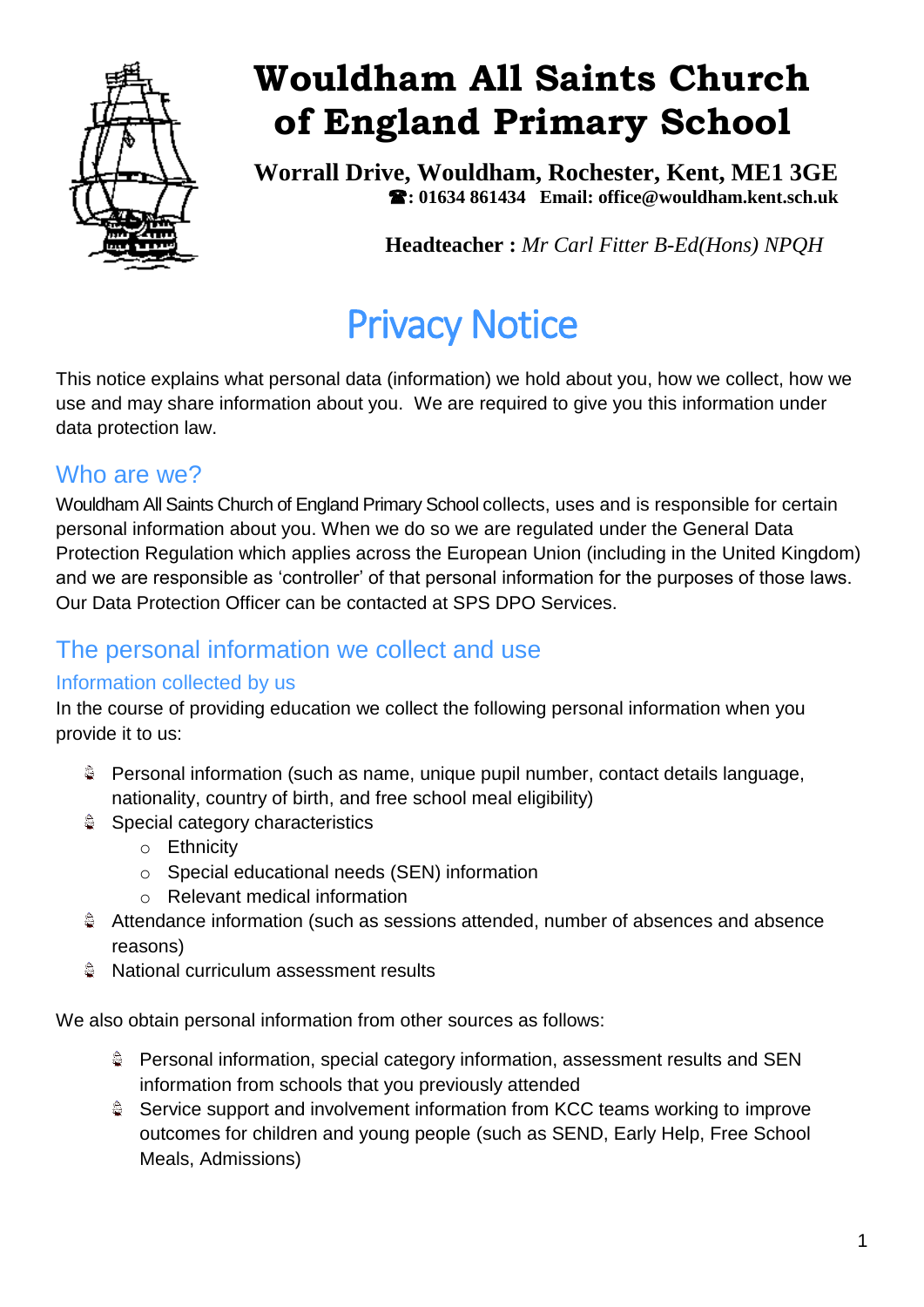#### How we use your personal information

We use your personal information to:

- Support pupil learning
- **Monitor and report on pupil progress**
- **Moderate teacher assessment judgements**
- Provide appropriate pastoral care and support services
- **Assess the quality of our services**
- **Comply with the law regarding data sharing**
- Support you to decide what to do after you leave school
- े हैं। Support or improve educational provision
- **Ensure no children are missing education**
- $$$  Support children at risk of permanent exclusion
- Support the primary, secondary and in-year admissions process
- **Safeguard children and young people**
- **E** Improve the education and services we provide

#### How long your personal data will be kept

We will hold your personal information securely and retain it from the child/young person's date of birth until they reach the age of 25, after which the information is archived or securely destroyed.

#### Reasons we can collect and use your personal information

We collect and use pupil information under section 537A of the Education Act 1996, section 83 of the Children Act 1989, and to carry out tasks in the public interest. If we need to collect special category (sensitive) personal information, we rely upon reasons of substantial public interest (equality of opportunity or treatment).

If there is processing or sharing that relies on your consent, we will make this clear to you and ensure we seek your consent.

#### Who we share your personal information with

- Department for Education (DfE) (statutory for school funding and educational attainment policy and monitoring) and other government agencies and local authorities as required (e.g. to resolve funding queries)
- Kent County Council teams working to improve outcomes for children and young people (please see KCC's [Pupil Information](https://www.kent.gov.uk/about-the-council/information-and-data/access-to-information/gdpr-privacy-notices/education/pupil-information-privacy-notice) privacy notice for further details)
- Commissioned providers of local authority services (such as education services)
- Schools or colleges that you may attend after leaving us
- Local forums with schools and KCC representatives which support in-year fair access processes and support managed moves between schools
- Local multi-agency forums which provide SEND advice, support and guidance (such as Local Inclusion Forum Team (LIFT))
- Partner organisations signed up to the Kent & Medway Information Sharing Agreement,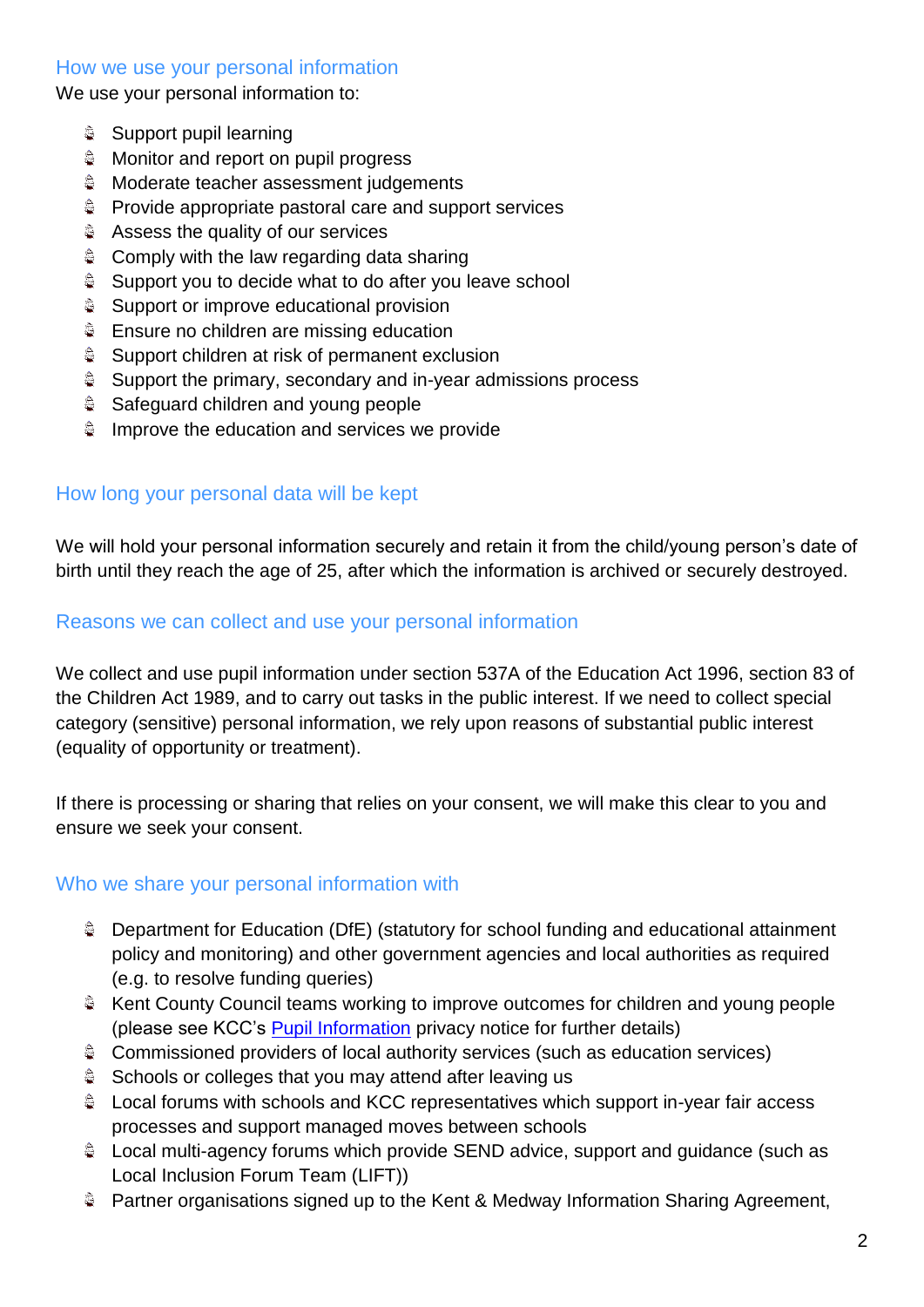where necessary, which may include Police, school nurses, doctors and mental health workers and Kent Community Health NHS Foundation Trust

- Schools in our local collaboration, to enable the moderation of pupil assessment outcomes, to support collaborative working through joint analysis, and ensure children continue to receive appropriate education provision
- KCC has to share information with external moderators (teachers with recent relevant experience) of end of key stage assessments, to meet statutory requirements from the Standards & Testing Agency (STA)
- Third-party providers of information services (such as student apps) where consent has been given
- Contracted providers of services (such as school photographers and catering providers) where consent has been given

We will share personal information with law enforcement or other authorities if required by applicable law.

We are required to share information about our pupils with KCC and the Department for Education (DfE) under section 3 of The Education (Information About Individual Pupils) (England) Regulations 2013.

#### **The National Pupil Database (NPD)**

The NPD is owned and managed by the DfE and contains information about pupils in schools in England. It provides invaluable evidence on educational performance to inform independent research, as well as studies commissioned by the DfE. It is held in electronic format for statistical purposes. This information is securely collected from a range of sources including schools, local authorities and awarding bodies.

We are required by law, to provide information about our pupils to the DfE as part of statutory data collections such as the school census and early years' census. Some of this information is then stored in the NPD. The law that allows this is the Education (Information About Individual Pupils) (England) Regulations 2013.

The DfE may share information about our pupils from the NPD with third parties who promote the education or well-being of children in England by:

- $\hat{S}$  conducting research or analysis
- **producing statistics**
- $$$  providing information, advice or guidance

The DfE has robust processes in place to ensure the confidentiality of our data is maintained and there are stringent controls in place regarding access and use of the data. Decisions on whether DfE releases data to third parties are subject to a strict approval process and based on a detailed assessment of:

- who is requesting the data
- the purpose for which it is required
- $\hat{a}$  the level and sensitivity of data requested: and
- $\hat{a}$  the arrangements in place to store and handle the data

To be granted access to pupil information, organisations must comply with strict terms and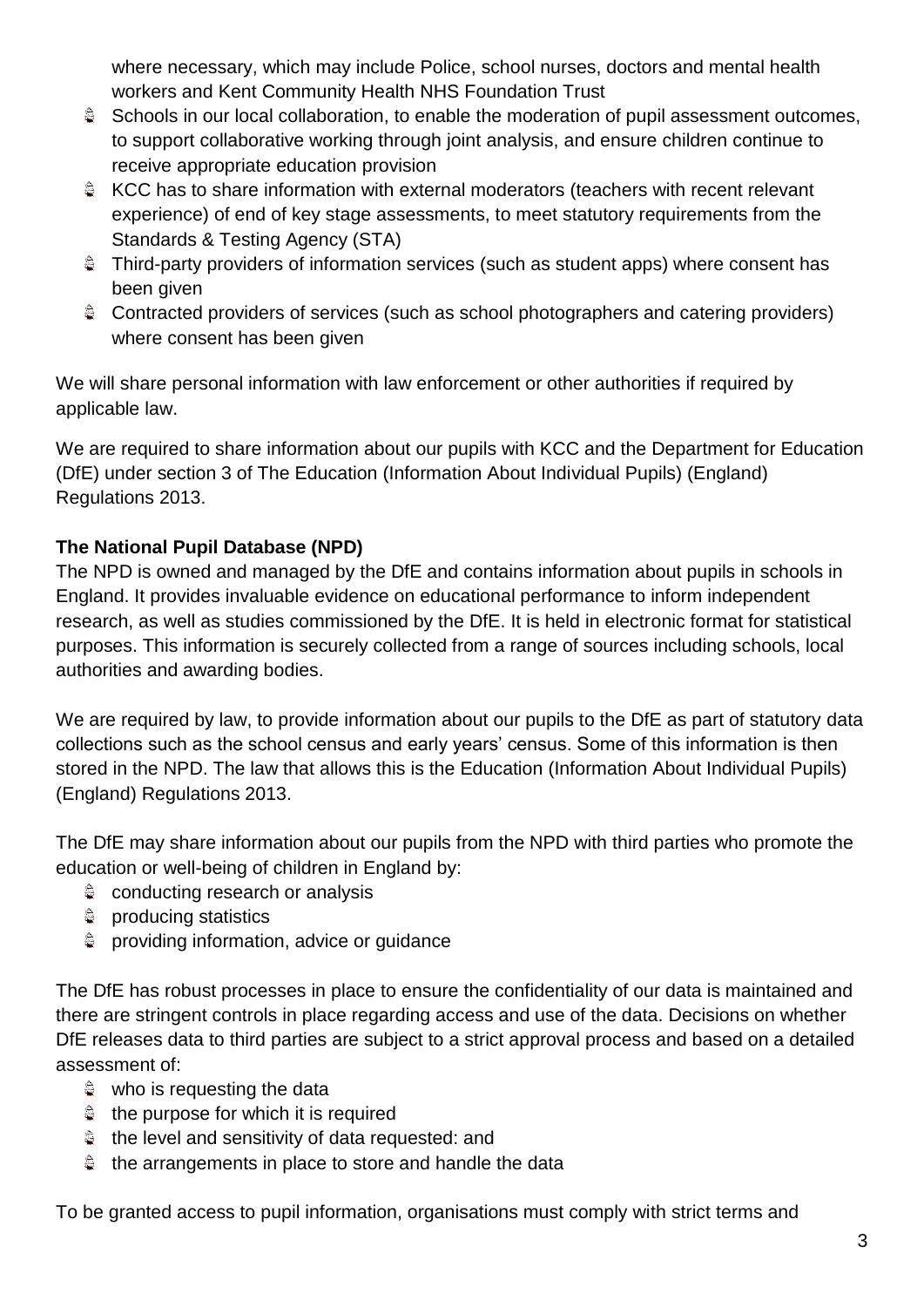conditions covering the confidentiality and handling of the data, security arrangements and retention and use of the data.

## Your Rights

Under the GDPR you have rights which you can exercise free of charge which allow you to:

- $\hat{P}$  Know what we are doing with your information and why we are doing it
- Ask to see what information we hold about you (Subject Access Requests)
- Ask us to correct any mistakes in the information we hold about you
- **Object to direct marketing**
- **Make a complaint to the Information Commissioners Office**
- $\hat{P}$  Withdraw consent (if applicable)

Depending on our reason for using your information you may also be entitled to:

- **Ask us to delete information we hold about you**
- Have your information transferred electronically to yourself or to another organisation
- **Object to decisions being made that significantly affect you**
- **Object to how we are using your information**
- $$$  Stop us using your information in certain ways

We will always seek to comply with your request however we may be required to hold or use your information to comply with legal duties. Please note: your request may delay or prevent us delivering a service to you.

For further information about your rights, including the circumstances in which they apply, see the guidance from the UK Information Commissioners Office (ICO) on individuals' rights under the General Data Protection Regulation.

If you would like to exercise a right, please contact the school in the first instance. Should you prefer, you can make direct contact with the schol's Data Protection Officer at the following address:

Wouldham All Saints School Data Protection Officer SPS DPO Services iSystems Integration Devonshire House 29-31 Elmfield Road **Bromley** Kent BR1 1LT

Tel: 020 8050 1387 Email : sps-dpo-services@isystemsintegration.com

### Keeping your personal information secure

We have appropriate security measures in place to prevent personal information from being accidentally lost, or used or accessed in an unauthorised way. We limit access to your personal information to those who have a genuine business need to know it. Those processing your information will do so only in an authorised manner and are subject to a duty of confidentiality.